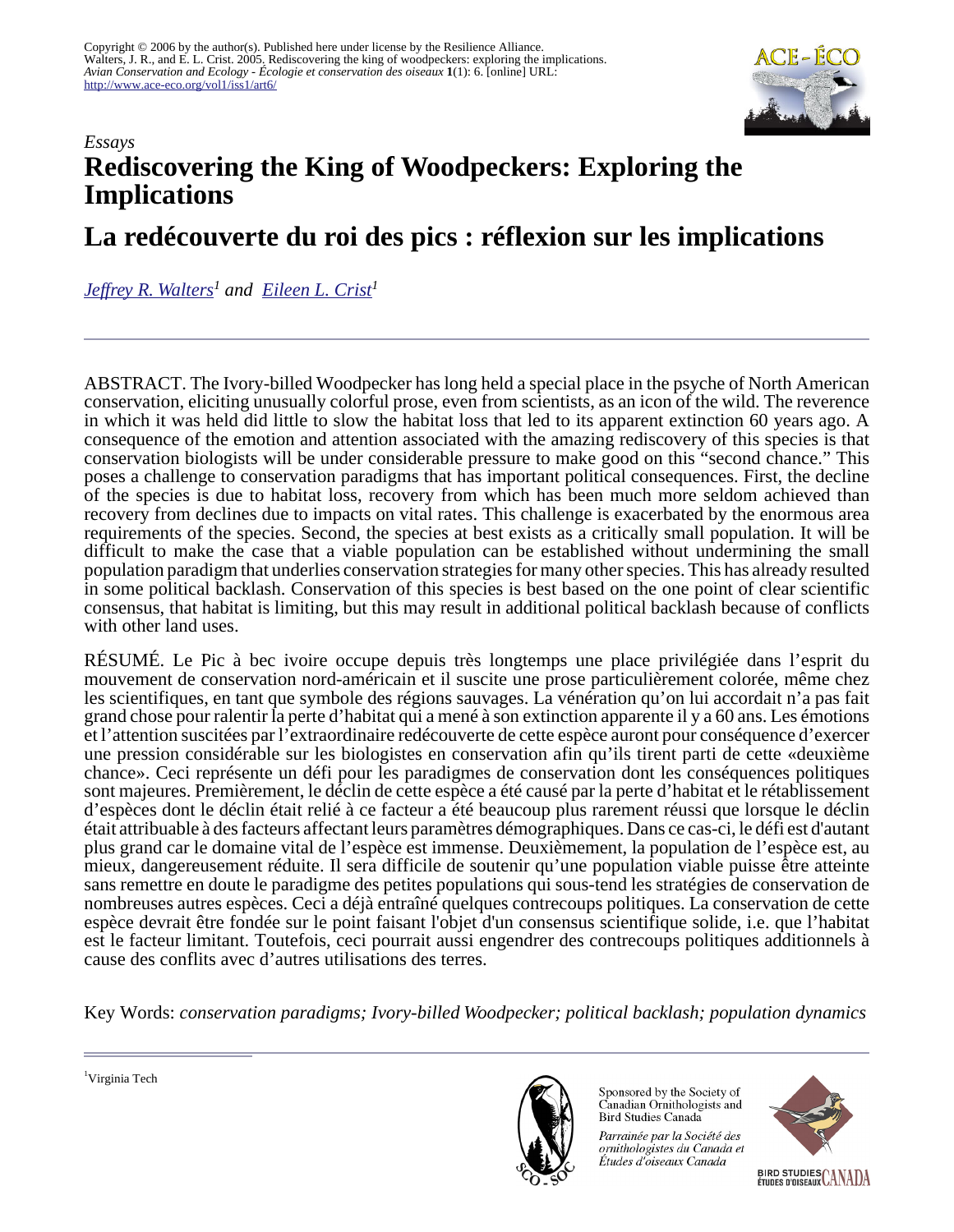*This majestic and formidable species...seeks the most towering trees of the forest; seeming particularly attached to those prodigious cypress swamps, whose crowded giant sons stretch their bare and blasted or moss-hung arms midway to the skies. In these almost inaccessible places, amid ruinous piles of impending timber, his trumpet-like note and loud strokes resound through the solitary, savage wilds, of which he seems sole lord and inhabitant.* — Alexander Wilson (1840)

# **INTRODUCTION**

Discovering the Ivory-billed Woodpecker (*Campephilus principalis*) in the bottomland forests of southeastern Arkansas (Fitzpatrick et al. 2005), 60 years after the last confirmed sighting on the North American mainland, has evoked more widespread excitement in the United States than any other conservation story—indeed perhaps any other science story—in recent memory. Now that the furor has subsided, it is appropriate to consider the realities of the situation. The emotion and exposure associated with the Ivory-billed Woodpecker's plight guarantees that it will impact conservation in the United States, and perhaps elsewhere, far more than will any other single species in the foreseeable future. Here, we provide some cultural and historical background, and explore the biological and political implications of its rediscovery (see also Koenig 2005).

#### **THE BIRD THAT BECAME LEGEND**

How anything looms in the cultural landscape is often revealed in the ways it is named. The hold of the Ivory-billed Woodpecker on American culture is intimated in the numerous names applied to it. The "Lord God bird" and "King of the Woodpeckers" are the most dramatic of its monikers. How admired these birds were is also readily evident in  $18<sup>th</sup>$  and  $19<sup>th</sup>$  century naturalist literature, which abounds in evocative depictions. Scientists as well, although trained to avoid colorful vocabulary, were unable to resist rich language when discussing the Ivory-billed Woodpecker. A cursory selection of descriptions yields expressions like "splendid," "astonishing," "strikingly handsome," "magnificent," and "stunningly beautiful." James Tanner praised the Ivory-bill as "dweller of treetops and sunshine... a handsome, vigorous, graceful bird" (quoted in Hoose 2004:101).

Its striking appearance and size, along with its predilection for ancient, inaccessible forests, have made the Ivory-billed Woodpecker an icon of North American wilderness. Aldo Leopold (1936) opined that the species is "a bird inextricably interwoven with our pioneer tradition—the very spirit of that 'dark and bloody' ground which has become the locus of our national culture."

## **THE PATH TOWARD EXTINCTION**

The reverence in which the species was held was of little consequence the first time the Ivory-billed Woodpecker was faced with extinction. The decimation of the species resulted from the destruction of the virgin forests that were its habitat. In region after region, Tanner (1942:19) mapped the years of logging with those of population losses, showing that "the time of the Ivory-bill's disappearance from all or most of its former range coincided at least roughly with a time of active or rapidly increasing logging." "We have lost, or almost lost, the Ivory-billed Woodpecker," Jackson (2004:44) states succinctly, "because we neglected to respect its home."

By the end of the 19<sup>th</sup> century, it was no secret that Ivory-billed Woodpeckers were extinction bound, and it is a sad fact that little was done to save them. Instead, the more rare they became, the more valuable did they loom in museum collections. Logging, moreover, continued unabated. It was only when the species was rediscovered by Tanner, after many thought it already extinct, that an attempt was made to save the Ivory-bill, in its last stronghold, the Singer tract. In 1940, Audubon's president John Baker took appeals from Tanner, Leopold (1936) and others to protect the woodpecker to the level of political action. He convinced Louisiana politicians to propose a bill for the creation of the Tensas Swamp National Park, and wrote to President Franklin Roosevelt to support the bill. Had the park been created, it would have protected the 60 000 remaining acres of the Singer tract. After the bombing of Pearl Harbor, however, the proposal fell by the wayside. Chicago Mill and Lumber built a box factory in Tallulah, Louisiana, a few miles from the Singer tract, and proceeded, without remorse about the consequences to the woodpeckers (Koenig 2005), to make boxes for equipment, ammunition, weapons, food, provisions, and even tea for the English army, out of its trees.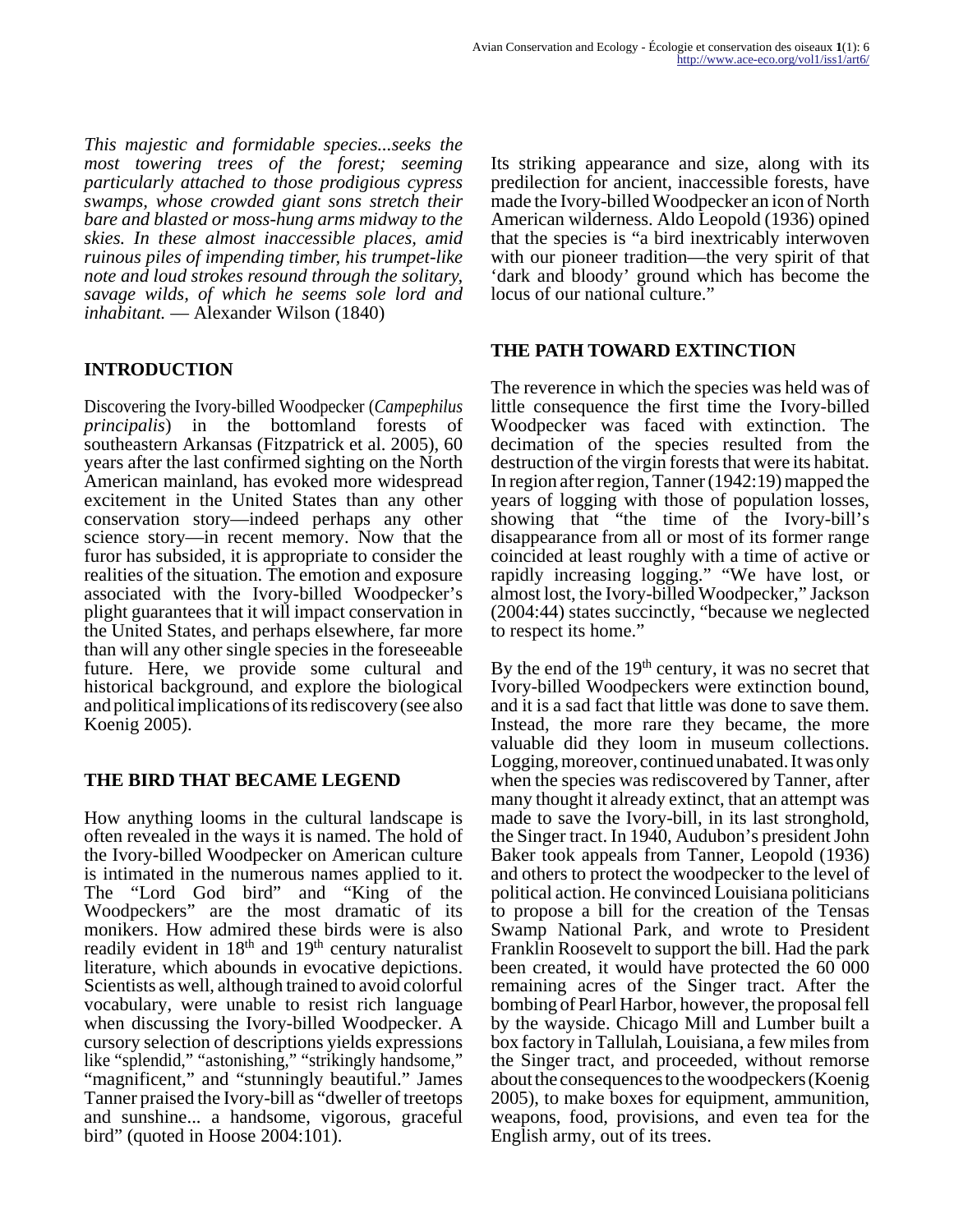What is tragic about the first attempt to save the Ivory-billed Woodpecker is that the forest where the birds lived was cut despite the joint protests of biologists and the Audubon society, and in full knowledge that the species was being driven to extinction. As Mark Barrow (unpublished manuscript) states, "hopes for saving the Ivorybilled Woodpecker were dashed on the hard rocks of political and economic reality. Clearly science could reveal information about the status and ecology of this magnificent creature, but science alone could not effect the fundamental reorientation in values needed to save it." Ironically, where the Singer tract once stood, the 64 000-acre Tensas River National Wildlife Refuge was established in 1980, too late for the giant trees, the Ivory-billed Woodpecker, and other biota (Jackson 2004:151).

#### **A SECOND CHANCE: A CHALLENGE TO CONSERVATION PARADIGMS**

The species reemerged not in the Tensas River NWR, but across the border in the Big Woods of Arkansas. Seventy years have intervened between the Louisiana and Arkansas discoveries, yet the news has the same exhilarating and urgent ring: the species is not extinct but on the brink, giving immediate rise to a conservation mandate. Can we succeed where we failed last time? This time, thanks to advances in communication, the whole world will be watching. And American society, having gone from unimpeded exploitation of nature's bounty to the environmental movement and beyond, has changed, but has it changed enough to support politically what will be required to save this species? And are the biological problems this case presents even solvable?

Not surprisingly given its history, knowledge of the species upon which a management strategy might be based is limited, but some critical pieces of information exist. First, the species has enormous spatial requirements, estimated by Tanner  $(1942:33)$  as 16 km<sup>2</sup> per pair. Second, it requires mature forest in order to have access to a number of large, dying but standing trees. The birds chisel away at the bark of such trees to excavate the beetle larvae that are their main source of food (Tanner 1942:40).

Caughley's (1994) declining and small population paradigms provide a useful conceptual framework

for approaching species conservation. The latter refers to phenomena such as inbreeding depression and environmental stochasticity that represent threats to species persistence once populations become small, the former to a multiplicity of phenomena, such as habitat loss, persecution by humans, and exotic diseases, which cause populations to become small in the first place. Declining population phenomena can, in turn, be divided into those (such as habitat loss) that affect the "carrying capacity" of the environment for a species, and those (such as persecution and exotic diseases) that affect "vital rates" without impacting the resources a species requires.

In the United States, conservation success stories generally have involved impacts on vital rates that were corrected before small population problems became serious (Reed 1995). The recovery of Bald Eagles (*Haliaeetus leucocephalus*), Peregrine Falcons (*Falco peregrinus*), Osprey (*Pandion haliaetus)* and Brown Pelicans (*Pelecanus occidentalis*) from adverse impacts of DDT is an example. Pesticides caused the birds to produce eggs with abnormally thin shells, leading to poor hatching success; populations declined because of the resulting poor productivity. When pesticide levels were reduced, hatching success improved dramatically, and because vacant habitat was available, populations recovered (Buehler 2000; White et al. 2002; Poole et al. 2002; Shields 2002).

Carrying capacity problems are not so readily solved. The solution, providing more habitat, is no less tractable biologically than solutions to vital rates problems. Protecting land poses a more difficult political problem, however, and indeed the most politically contentious cases in the U.S. have involved carrying capacity rather than vital rates problems, Spotted Owls (*Strix occidentalis*) and California Gnatcatchers (*Polioptila californica*) being prominent examples. Habitat provided in such cases tends to be inadequate (Belovsky et al. 1994), and success in solving the problem rare (Reed 1995), the previous attempt to save the Ivory-billed Woodpecker being a case in point.

Success is easier when it is possible to enhance habitat "quality" without increasing habitat "quantity." For example, most of the preferred habitat of another North American woodpecker, the Red-cockaded Woodpecker (*Picoides borealis*), whose decline is caused by reduced carrying capacity (Walters 1991), is permanently gone.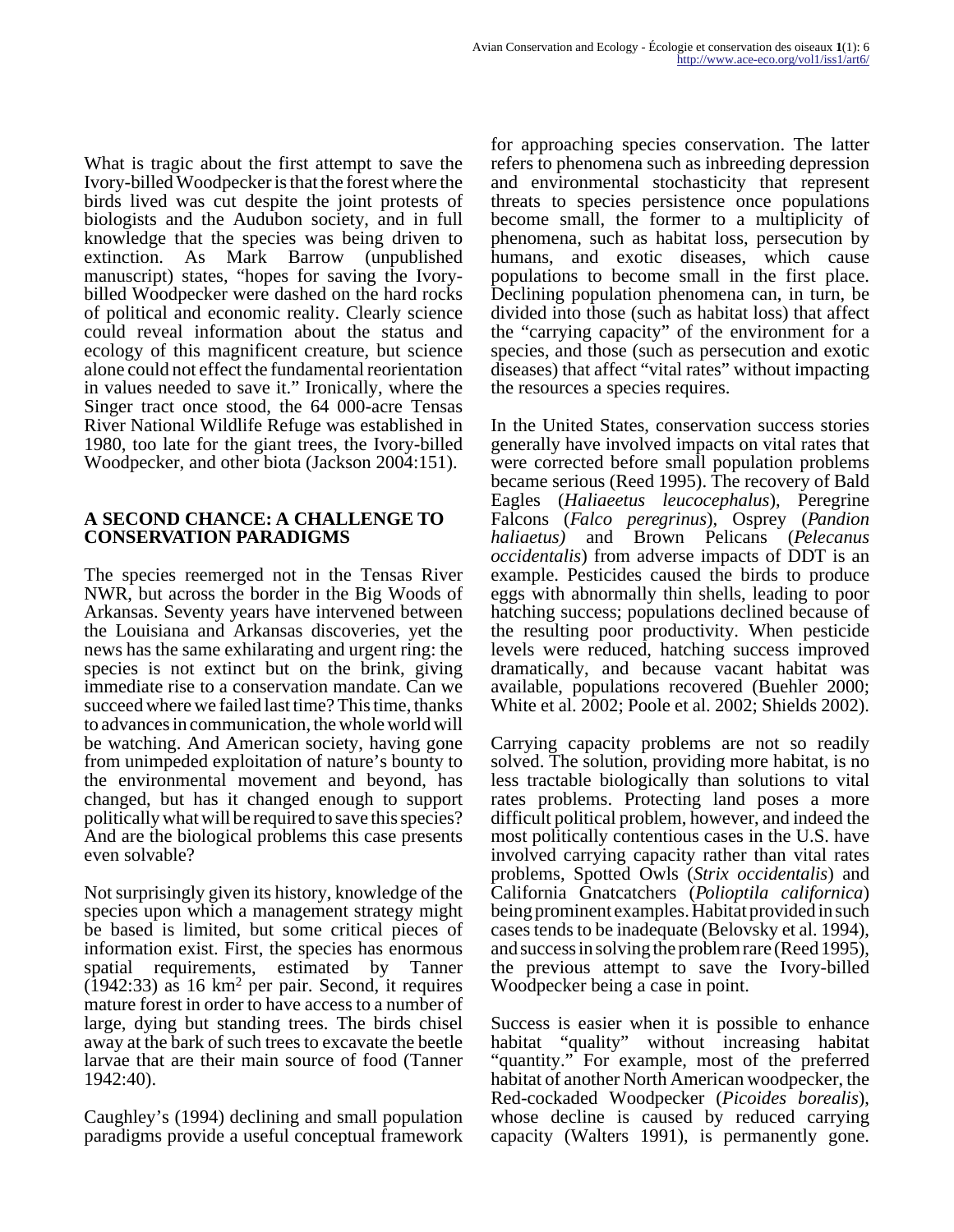However, identification of the specific elements that are the primary determinants of carrying capacity (cavities in old, live pine trees, absence of hardwood midstory) enabled managers to stimulate population increases by providing these features in remaining habitat (Conner et al. 2001, Rudolph et al. 2004). The Ivory-billed Woodpecker case involves a similar habitat quality element, reduction of quality caused by elimination of old growth, but because of its area requirements, habitat quantity is a much larger factor than it is for Red-cockaded Woodpeckers. This combination of habitat loss and dependence of habitat quality on old growth is arguably the least tractable problem associated with the declining population paradigm.

The Ivory-billed Woodpecker's plight thus poses two major biological challenges. First, at best it exists as an extremely small population, and therefore, is highly vulnerable to every threat associated with the small population paradigm; second, it is impacted by the most intractable of declining population factors. In Caughley's (1994) framework, the first step in species conservation is to solve the problem that caused the decline. Programs in which captive-reared animals have been released into the wild (to combat small population size) without this first step being completed, e.g., the California Condor (*Gymnogyps californianus*) program, have been criticized for subjecting released individuals to the same fate as their wild ancestors (Meretsky et al. 2000). The Condor case involved increased mortality from lead poisoning, a vital rates problem that, at least in theory, might be solved. Solving the Ivory-billed Woodpecker's carrying capacity problem will require protection of vast amounts of mature forest, not only in Arkansas, but also, if a reasonable total population is to be achieved, in other areas with potentially suitable habitat. This could engender considerable political backlash because of conflicts with other land uses. Perhaps population densities can be increased through management of the known critical resource, feeding sites, alleviating the demand for acreage somewhat.

If enough land of suitable quality could be protected to restore a few small  $(<50 \,\mathrm{pairs})$  populations, would this constitute a viable conservation strategy? Conservationists face the dilemma that, by defending the affirmative response, they risk undermining the small population paradigm that provides the rationale for conservation strategies for many other species. How this dilemma is resolved

could have far-reaching implications for endangered species management, affecting distributions of conservation funds and management policy, and the credibility of conservation science. The contention that small populations are not viable is based as much on theory as on empirical data—and, especially in the policy and public domains, the persistence of the Woodpecker for the past 60 years would appear to contradict this theory. One possible solution to the dilemma is further development of small population theory from its current, general state toward a more complex and specific framework that can account for variability among species. The empirical data indicate that such variability exists: although there are myriad examples of small populations that perished in the absence of any apparent, residual, declining population factors, there are also instances of species persisting in very small numbers for long periods of time, Red-tailed Hawks (*Buteo jamaicensis*) on Socorro Island, for example (Walter 1990). The rediscovery of the Ivory-billed Woodpecker compels biologists to explore and explain this variability in order to defend the small population paradigm as a credible basis for conservation strategies. It compels them to demonstrate that the Ivory-billed Woodpecker possesses traits that increase ability to persist in small populations.

Those that doubt that the Ivory-billed Woodpecker can persist will question the wisdom of expending so many precious conservation dollars on a species that they consider doomed, a criticism once leveled at the California Condor program (Pitelka 1981). But Condor numbers have been greatly increased and the species returned to the wild since those criticisms were levied. Conservationists can point to similar cases in other parts of the world of bird species saved from the very brink of extinction, such as the Guam Rail (*Rallus owstoni*) (Haig and Ballou 1995) and several species in New Zealand, such as the Saddleback (*Philesturnus carunculatus*) (Hooson and Jamieson 2003) and Takahe (*Porphyrio mantelli*) (Lee and Jamieson 2001). But, again, the critical problem in these cases was a vital rates problem (generally impacts of exotic predators) rather than a carrying capacity problem. In New Zealand, for example, recovery has been based on translocation to islands where suitable habitat existed and predators were absent (Jamieson et al. 2003; Hooson and Jamieson 2004). No such potential refuges of abundant, suitable habitat exist for the Ivory-billed Woodpecker.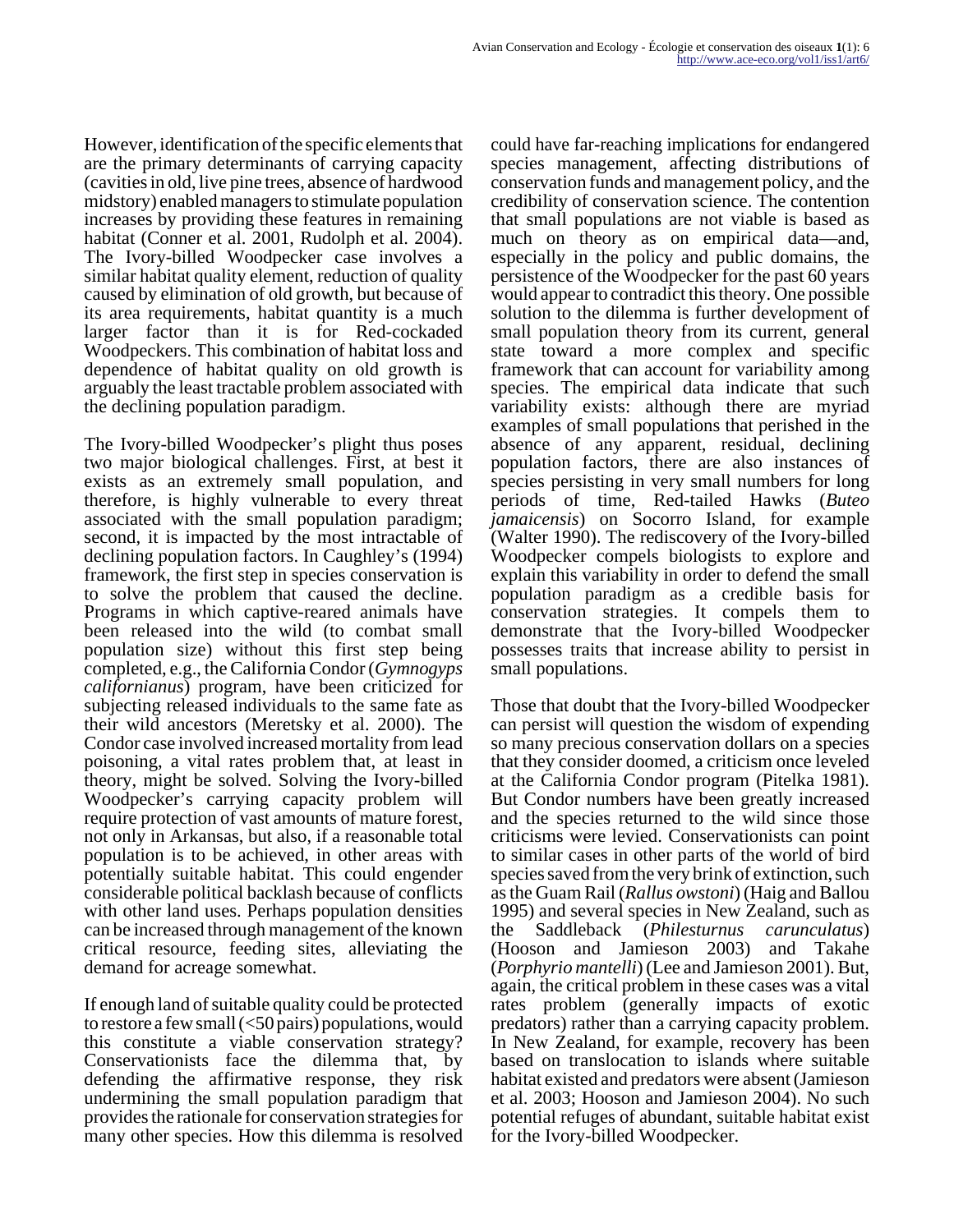Besides more readily addressed declining population factors, the other characteristic of successful efforts to save avian species reduced to critically small numbers is that they involve intensive management activities such as captive breeding and translocation. Use of such techniques is inconceivable in the case of the Ivory-billed Woodpecker, because of both the elusiveness and apparent shyness of the species, and the emotional reaction to the possibility that the species could be "studied to death" that is already evident. Managers likely will face similar, emotionally charged resistance from those who feel the bird should be left in peace rather than face the risk of being "managed to death."

In summary, the plight of the Ivory-billed Woodpecker presents daunting biological challenges and limited opportunity for new science to address<br>these challenges, realities that will fuel these challenges, realities that will fuel controversies about what should be done. At the same time, biologists, conservationists, and managers are compelled to act from a sense of "restorative justice," the need to right the wrong perpetrated against the species. As there is a broad consensus, based in science, about the habitat the bird requires, focus on quality and quantity of habitat is the ideal starting point for a conservation strategy.

#### **IS A VIABLE CONSERVATION STRATEGY POSSIBLE?**

In a time when we have ceased to expect being uplifted by the news, the report that the Ivory-billed Woodpecker is not extinct has been stunning. Yet, besides triggering celebration, the report has already occasioned environmental backlash. A spokesman of a conservative think tank claims that finding this species "shows that doomsayers that preach that man and nature cannot both survive... are totally out of touch with reality" (Competitive Enterprise Institute 2005). The Arkansas birds prove, according to this logic, that nature is resilient and that our destructive impact has been overstated. Such a perspective may unfortunately carry weight in the United States today, when environmental issues seem outside the popular radar, environmentalism has been proclaimed "dead," and the exploitation of wilderness for its resources is once again being depicted as inexorable and patriotic. Whether the United States now possesses the political will that

it lacked last time to preserve the species remains to be seen: already new threats to the habitat in which the bird was rediscovered loom (Koenig 2005). Other nations that struggle to protect significant areas of high quality habitat in the face of intense economic and population pressure will no doubt watch with interest how the United States fares in addressing this problem.

To preempt the political backlash that fosters complacency derived from the idea that "nature takes care of itself," two levels of response are called for. The first is promoting education about ecological and conservation issues in the public, a responsibility that lies primarily with scientists and other experts. The charisma of the Ivory-billed Woodpecker provides an opportunity for this. It is important to communicate that the discovered few individuals are no confirmation of nature's hardiness, as a small population hanging on does not a species make. Rather, a species typically comprises multiple populations found in a range of habitats to which it is adapted. A species is also defined in association with the ecosystems within which it evolved, and the bottomland hardwood (as well as upland pine) ecosystems of the Ivory-billed Woodpecker have been radically transformed. It is difficult to overstate the damage we have done to the Ivory-billed Woodpecker and its old-growth habitat—even as we can, indeed, also admire the extraordinary resilience of the species persisting despite our actions.

The second level of response called for is seizing the opportunity to pursue an inspirational vision that can work as a positive, rallying force for conservation action. The restoration of southern old-growth forest, within which Ivory-billed Woodpeckers and myriad other species flourished, can be such a vision. The bird and its habitat might serve as a rallying point for the American conservation movement to stimulate increased funding and support for environmental legislation, such as the Endangered Species Act. This will be more likely if news about the bird remains positive —how can conservation success be achieved?

Everything we know about the Ivory-billed Woodpecker indicates that protecting and expanding its habitat is a necessary condition for conservation success. Such an initiative follows a trend already in place—partly inspired by those early efforts to save the Singer tract—of the establishment of preserves, refuges, and national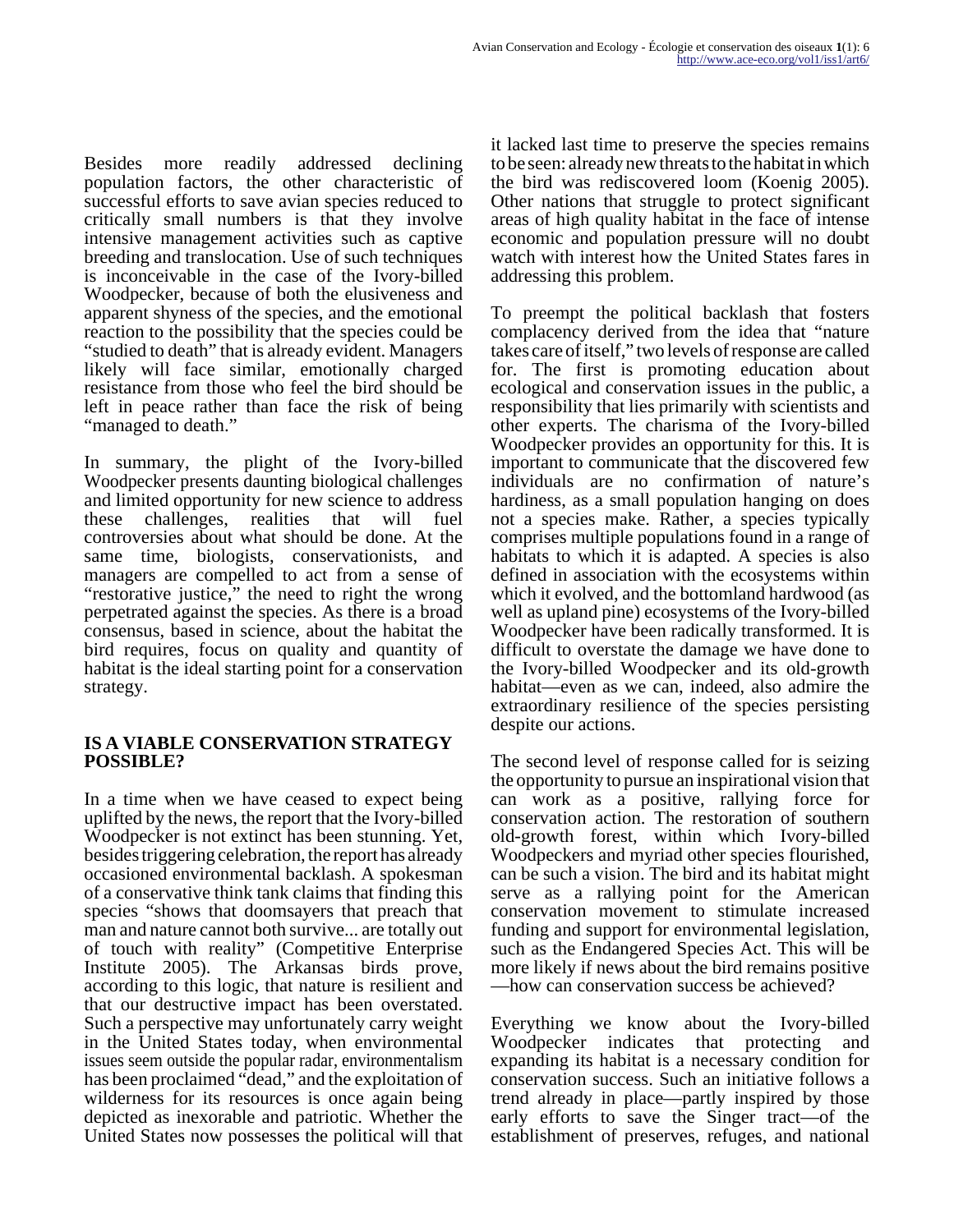forests throughout the south. "There are several hundred thousand acres of swamp forest that are in various states, from essentially virgin to young regeneration," Jackson (2004:239) notes. "Because of their aquatic nature few are truly isolated and many are more or less linked like pearls on a string by the river systems that nurture them."

Creating an Ivory-billed Woodpecker Park, a system of interconnected wilderness areas, can build on this existing foundation. Although at this point it is hard to imagine reestablishing the species over its entire former range, we can envision stringing together bottomland river habitats to create geographically distinct, but potentially connected, populations that allow for gene flow and protect the species from location-specific stochastic threats.

Given the longstanding fascination with the Ivorybilled Woodpecker, we believe that the species has the charisma to carry such an initiative that could cross state boundaries. The states involved can use the revenue generated by visitors—birders, nature lovers, campers, and the curious—who are bound to descend in the hopes of catching a glimpse of the "Lord God bird." Visitors attracted to such a park can help support the local economies in ecologically healthy ways, and the states involved can take satisfaction in harboring a living emblem of the south. The beauty of the Ivory-billed Woodpecker's "resurrection" is not only that we get another chance to save it, but that it provides an opportunity to bring back a magnificent ecosystem with its biodiversity.

*Responses to this article can be read online at: <http://www.ace-eco.org/vol1/iss1/art6/responses/>*

## **Acknowledgments:**

*We thank the editor for encouraging us to pursue this topic; we also thank him, subject editor Doug Armstrong, and two anonymous reviewers for constructive criticism of earlier versions of the paper. We thank our colleagues at Virginia Tech, particularly Mark Barrow, for helpful discussions. We also thank the research team who made and reported the discovery of the Ivory-billed Woodpecker; their hard work made it possible to think and write about this remarkable occurrence.*

## **LITERATURE CITED**

**Belovsky, G. E., J. A. Bissonette, R. D. Dueser, T. C. Edwards, Jr., C. M. Luecke, M. E. Ritchie, J. B. Slade, and F. H. Wagner.** 1994. Management of small populations: concepts affecting the recovery of endangered species. *Wildlife Society Bulletin* **22**:307– 316.

**Buehler, D. A.** 2000. Bald Eagle, *Haliaeetus leucocephalus*. *In* A. Poole and F. Gill, editors, *Birds of North America.* Number 506. Academy of Natural Sciences, Philadelphia, Pennsylvania, USA, and American Ornithologists' Union, Washington, D.C., USA.

**Caughley, G.** 1994. Directions in conservation biology. *Journal of Animal Ecology* **63**:215–244.

**Competitive Enterprise Institute.** 2005. News Release. April 29, 2005. Washington, D.C., USA. (Online.) URL: [www.cei.org.](http://www.cei.org)

**Conner, R. N., D. C. Rudolph, and J. R.Walters.** 2001. *The Red-cockaded Woodpecker: surviving in a fire-maintained ecosystem*. University of Texas Press, Austin, Texas, USA.

**Fitzpatrick J. W., M. Lammertink, M. D. Luneau, Jr., T. W. Gallagher, B. R. Harrison, G. M. Sparling, K. V. Rosenberg, R. W. Rohrbaugh, E. C. H. Swarthout, P. H. Wrege, S. B. Swarthout, M. S. Dantzker, R. A. Charif, T. R. Barksdale, J. V. Remsen, Jr., S. D. Simon, and D. Zollner.** 2005. Ivory Billed Woodpecker (*Campephilus principalis*) persists in continental North America. *Science* **308**:1460–1462.

**Haig, S. M., and J. D. Ballou.** 1995. Genetic diversity in two avian species formerly endemic to Guam. *Auk* **112**: 445–455.

**Hoose, P.** 2004 *The race to save the Lord God bird*. Melanie Kroupa Books, New York, New York, USA.

**Hooson, S., and I. G. Jamieson.** 2003. The distribution and current status of New Zealand Saddleback *Philesturnus carunculatus*. *Bird Conservation International* **13**:79–95.

**Hooson, S., and I. G. Jamieson.** 2004. Variation in breeding success among reintroduced island